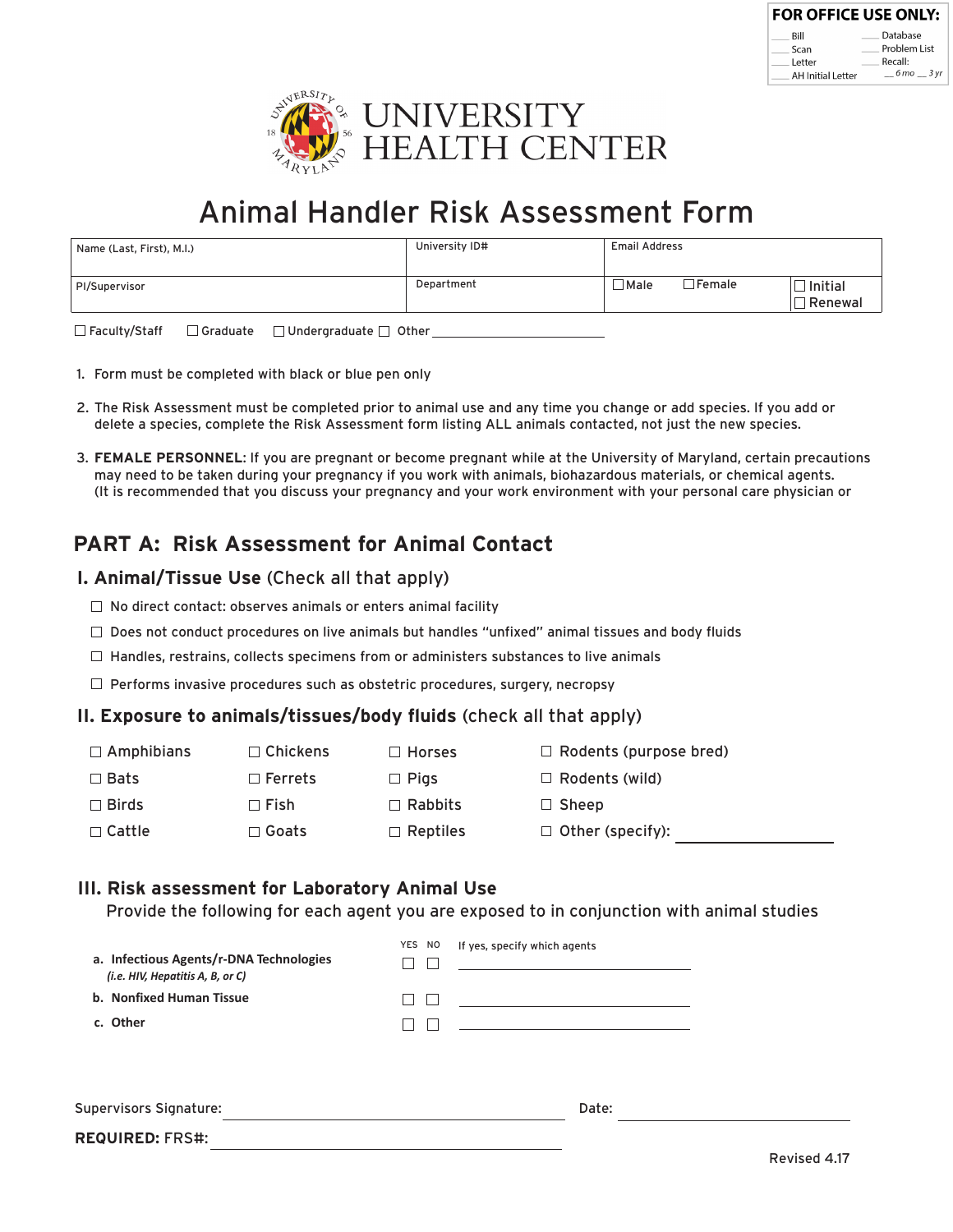

# Animal Handler Immunization and Allergy History Form

| Name (Last, First), M.I.) |            | University ID# |                      | Date of Birth     |
|---------------------------|------------|----------------|----------------------|-------------------|
| <b>Contact Number</b>     | Department |                |                      | PI/ Supervisor    |
| <b>Work Address</b>       |            |                |                      | <b>Work Phone</b> |
| Job Title                 |            |                | <b>Email Address</b> |                   |

### **INSTRUCTIONS**

- 1. Form must be completed with black or blue pen only
- 2. The Risk Assessment must be completed prior to animal use and any time you change or add species. If you add or delete a species, complete the Risk Assessment form listing ALL animals contacted, not just the new species.
- **Female Personnel**: If you are pregnant or become pregnant while at the University of Maryland, certain precautions 3. may need to be taken during your pregnancy if you work with animals, biohazardous materials, or chemical agents. (It is recommended that you discuss your pregnancy and your work environment with your personal care physician or Occupational Health Care Professional or Licensed Health Care Professional as early as possible in case precautions need to be instituted.)

## **PART B: PERSONAL HEALTH HISTORY**

#### **I. IMMUNIZATIONS**

Have you ever had the following vaccinations or screenings? If **YES**, you must provide documentation

**For Tetanus:** If NO or if it has been more than 10 years since last vaccination, schedule an appointment with Occupational Health at the University Health Center by calling (301) 314-8184.

| <b>Immunizations (Most Recent)</b>                 | <b>NO</b> | <b>YES</b> | <b>YEAR</b> |
|----------------------------------------------------|-----------|------------|-------------|
| Tetanus (Required in last 10 years)                |           |            |             |
| Rabies (series of 3 shots, for specific labs/jobs) |           |            |             |
| TB Skin Test (for specific labs, jobs)             |           |            |             |

| 1. Are you allergic to any animal(s)? $\Box$ YES $\Box$ NO |
|------------------------------------------------------------|
| If yes, list animal(s) that cause your allergy symptoms:   |

- 2. Do you have any other known allergies?  $\Box$  YES  $\Box$  NO If yes, list cause(s) of allergies:
- 3. List symptoms that occur when you are suffering from your allergies:
- 4. List treatment that you receive to relieve your allergies:
- 5. Do you have asthma?  $\Box$  YES  $\Box$  NO If Yes, list cause(s) of asthma: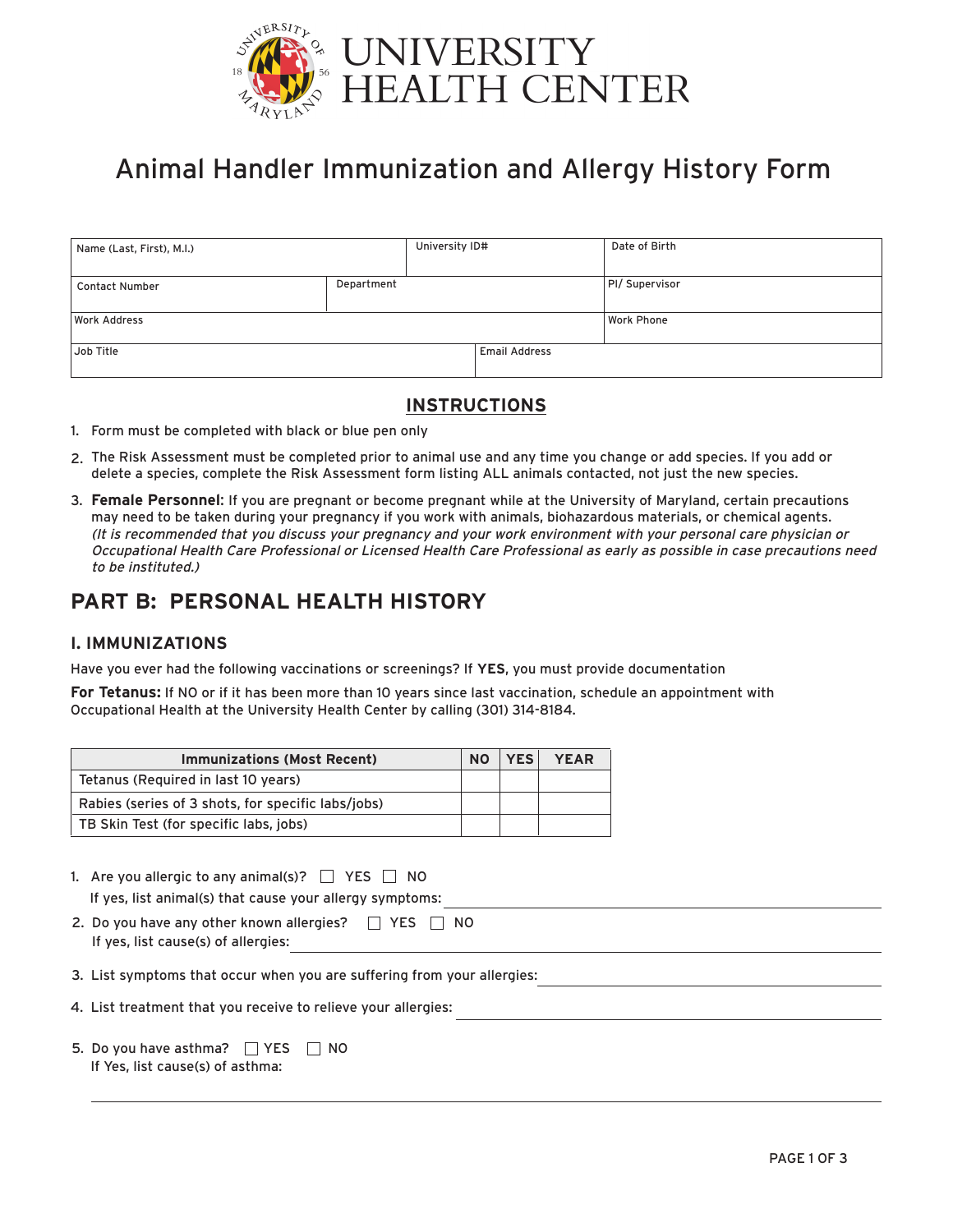

#### **Animal Handler Immunization/Allergy History Continued:**

6. Do you have sneezing spells, runny or stuffy nose, watery or itchy eyes, coughing, wheezing, or shortness of breath after working with laboratory animals or their cages/bedding?  $\Box$  YES  $\Box$  NO

#### **If no, go to question #7.**

- If **YES,** please answer the following:
	- a. When did the symptoms begin? (month & year)
	- b. Are the symptoms worse than one year ago?  $\Box$  YES  $\Box$  NO
	- c. Are you taking medications to control the symptoms?  $\Box$  YES  $\Box$  NO
	- d. Do you have any work restrictions?  $\Box$  YES  $\Box$  NO
- 7. Do you have frequent cold symptoms and/or cough?  $\Box$  YES  $\Box$  NO
	- a. If **YES**, do these symptoms change on weekends, vacations, or other times you are away from work with animals?  $\Box$  YES  $\Box$  NO
	- **b.** If **YES**, are your symptoms □ **better** or □ worse?
- 8. Do you have any skin problems related to work (e.g., reactions to latex gloves; dry, cracked

skin; rashes)?  $\Box$  YES  $\Box$  NO

- If **YES**, describe:
- 9. Do you wear a fit-tested respirator to perform any activities at work?  $\Box$  YES  $\Box$  NO

**IF YES:**

- a. Date of last respirator clearance medical questionnaire/evaluation:
- b. Date of last respirator training:
- c. Date of last respirator fit testing:

#### **III. ADDITIONAL PERSONAL HEALTH CONCERNS**

1. Do you have any health or workplace concerns not covered by the questionnaire that you feel may affect your occupational health and would like to confidentially discuss with the Occupational Health Clinicians or your personal care physician?  $\Box$  YES  $\Box$  NO

#### **IV. INDIVIDUALS WORKING WITH SHEEP**

- 1. Do you work with **FEMALE** sheep?  $\Box$  YES  $\Box$  NO
- 2. Do you have a history of known valvular disease (heart murmurs) or congenital heart disease?  $\Box$  YES  $\Box$  NO

#### **IF YES:**

a. Date of diagnosis:

- b. Type of disease:
- c. Treatment:
- 3. Do you have any diseases or are you taking any medication that may cause immune suppression?  $\Box$  YES  $\Box$  NO
- 4. Do you now have or have you ever had Q-fever?  $\Box$  YES  $\Box$  NO

#### **I have answered the questions on this form truthfully and to the best of my recollection**

 **Signature: Date:**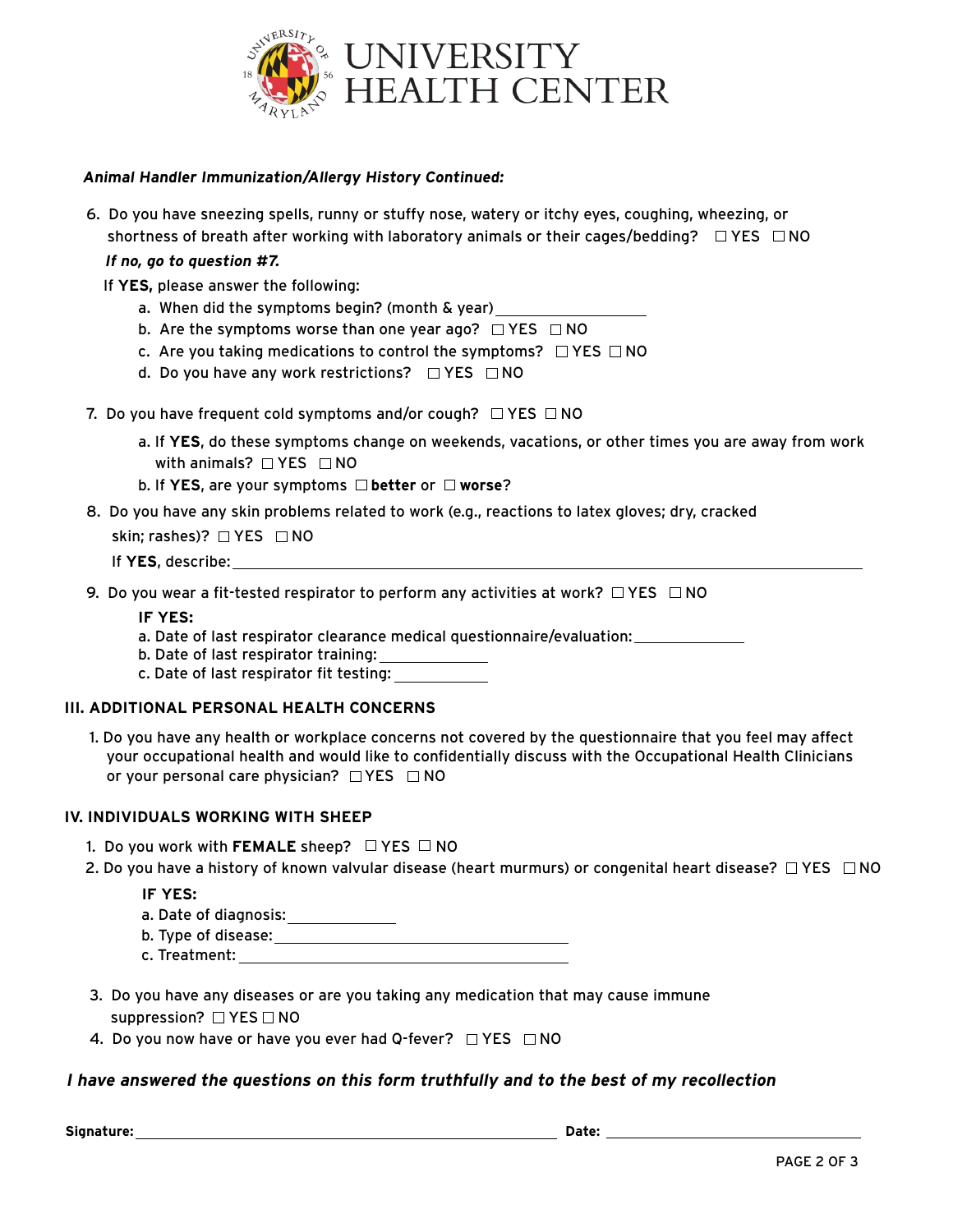

## With your completed form, please send a signed copy of the University Health Center Notice of Privacy Practice which is located at the end of this form.

To view Notice of Privacy Practice visit:

**www.health.umd.edu/privacy**

Please send completed and signed questionnaire to:

**Occupational Health/ University Health Center Campus Drive, Bldg 140, Room 0106 College Park, MD 20742**

| <b>FOR OFFICE USE ONLY</b>                                                                                                                                                                                                     |
|--------------------------------------------------------------------------------------------------------------------------------------------------------------------------------------------------------------------------------|
| $\Box$ Cleared                                                                                                                                                                                                                 |
| $\Box$ Cleared with Restrictions Listed                                                                                                                                                                                        |
| Not Cleared Manual Property of the Second Second Second Second Second Second Second Second Second Second Second Second Second Second Second Second Second Second Second Second Second Second Second Second Second Second Secon |
| □ Incomplete                                                                                                                                                                                                                   |
|                                                                                                                                                                                                                                |
| Providor Signature:<br>Date:                                                                                                                                                                                                   |